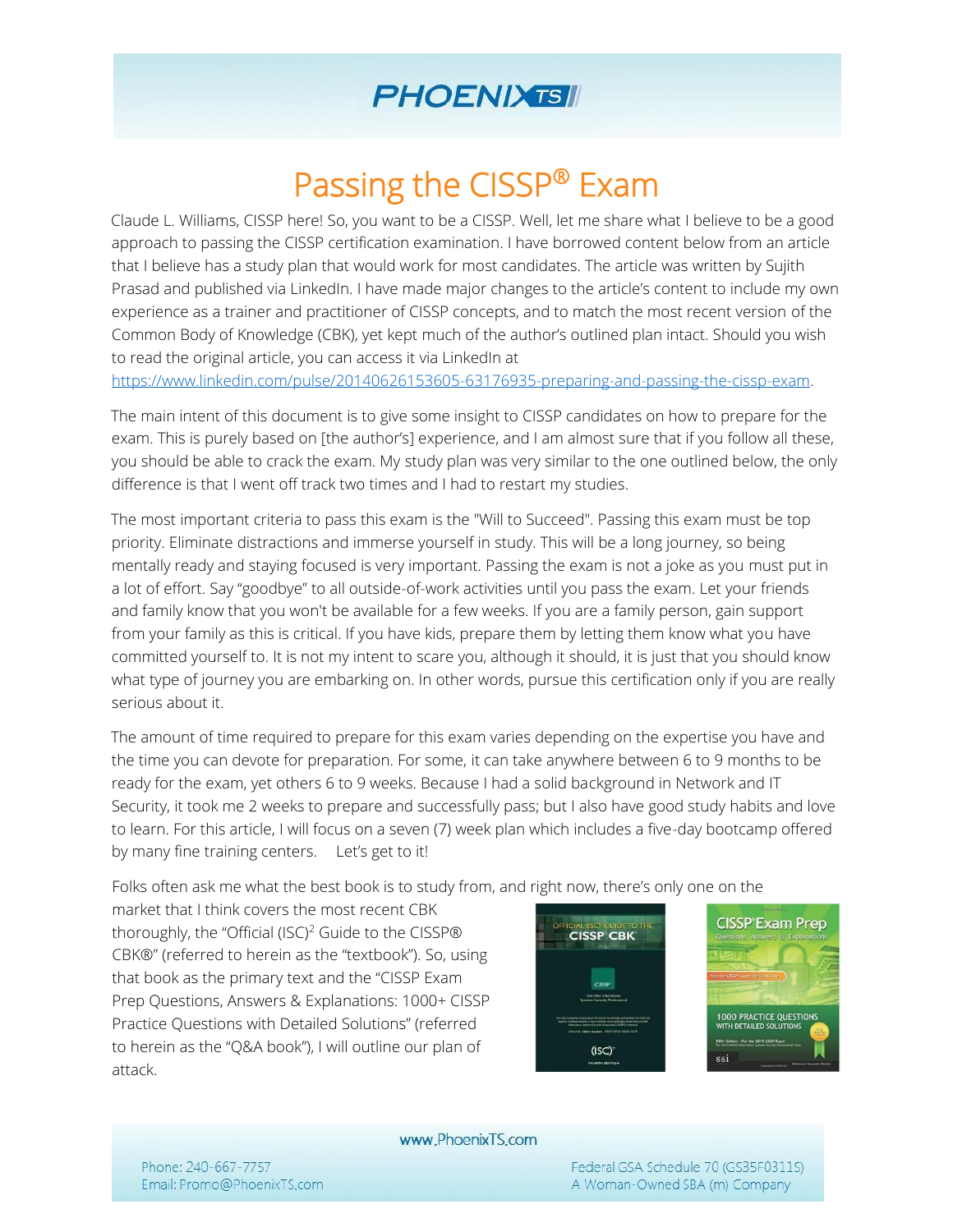

# **Week 1**

## (1st) The CISSP Candidate Information Bulletin (CIB)

First, download and read the CISSP Candidate Information Bulletin (CIB). *This document can be found on your company's account portal.* It will detail the requirements to become certified and general examination information regarding the computer based test. The CIB will provide an overview of each of the eight (8) domains with key areas of knowledge that need to be mastered. Moreover, the CIB describes how the examination will be scored and what types of questions will be presented. In addition to the straightforward A, B, C, or D multiple choices questions, there are two (2) new types of questions as of 2014 called "Innovative Drag & Drop" and "Hotspot" questions (see an example at [https://www.isc2.org/innovative-cissp-questions/default.aspx\).](https://www.isc2.org/innovative-cissp-questions/default.aspx)

### (2nd) Baseline Knowledge Assessment

Since attempting to answer questions is one of the best indicators of your familiarity of the subject matter, begin with a short assessment of your knowledge of the CBK before you begin your in-depth studies. For this article, there are two types of questions that will be referenced: exam prep and comprehension. Exam prep questions are most indicative of the certification exam experience, and are found in the Q&A book; while comprehension questions are simpler questions that test your understanding of concepts and topics previously covered, and are found in the textbook.

With that understanding, turn to page 6 of the Q&A book and complete the CISSP Mock Exam (Baseline) Practice Questions. Observe the time allowed and the passing score to really, and honestly, assess yourself. Any questions you didn't complete in the given 60 minutes should be marked as wrong, just like on the real exam. Don't be frustrated if you fail, and don't be too excited if you passed, as this is merely a baseline test. Regardless of your score, using the answer key, immediately review the answers you guessed at whether right or wrong.

## (3rd) Textbook Domain (P)Review Questions

Now, let's spend some time with the textbook. Turn to Domain #1 – Security & Risk Management. Proceed to the end of the domain content *(page #175)* where you will find the review (comprehension) questions, and attempt to answer them. Mark your answers on a separate sheet of paper as you will take this review quiz again. The idea here is to get a sense of what  $(ISC)^2$  wants you to learn from this domain as you read. Check your answers with the back of the book and tally your score. By the way, they don't give you explanations for comprehension questions.

#### (4th) Textbook Study of Domain Content

Now, read the domain content paying close attention to information that would have helped, or was otherwise referenced, in the end of domain review quiz. Don't forget to also read the domain summary as sometimes the author hides little nuggets of exam-success-gold in there. This is a management level examination. Therefore, don't study like a techie looking for great depth of understanding, study like a manager where you are looking for enough information to see the big picture of security.

#### www.PhoenixTS.com

Phone: 240-667-7757 Email: Promo@PhoenixTS.com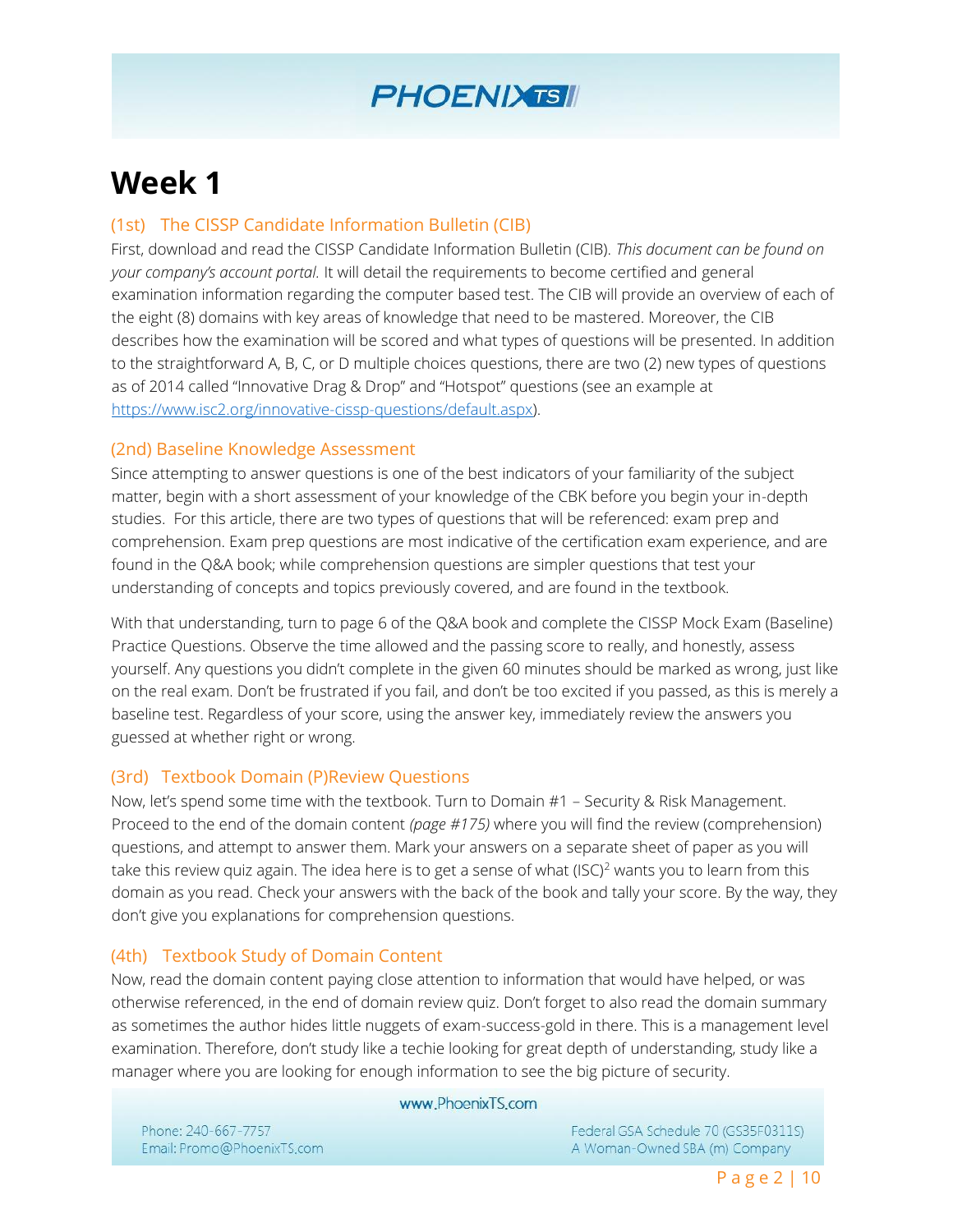## **PHOENIXTSII**

While you are reading, create a datasheet (cheat sheet) and/ or flashcards for any topics and concepts that you have difficulty remembering. Also, keep a (need-more-understanding) journal of topics and concepts that you don't feel you have a good grasp on. Note, for the CISSP exam, you won't need a great depth of knowledge in a topic or concept, rather a broad knowledge of topics and concepts and how they interrelate. So, don't get bogged down in trying to understand every aspect of, say, risk analysis or data classification.

### (5th) Textbook Domain Review Questions (Again)

When you complete studying the domain content, immediately attempt to answer the review (comprehension) questions again. This time you should do better with these questions having read and studied the domain content. Any questions you are still struggling with, research in the domain content and be sure that you have it down on your datasheet and/ or flashcards. In addition, for topics and concepts you placed in your need-more-understanding journal use the Internet for research and a different perspective that may help you better understand, and be ready to engage your instructor for clarification during the bootcamp week. If you are still having trouble with a topic or concept, get active on some of the CISSP study groups on LinkedIn or other social networks. Remember, you are not looking for a complete understanding of how something works, but more of how the subject matter works within the realm of the CBK and security in general.

#### (6th) Q&A Test Prep Questions

Next, review your notes and/ or flashcards, then back to the Q&A book. Proceed to the Domain Area Test for Domain *#1 – Security & Risk Management* and attempt to answer the questions within the time allowed and at the stated passing score. Any questions where you had difficulty deriving the answer, you will need to list on your need-more-understanding journal and be prepared to discuss with your instructor during the bootcamp week. Record you score and move on to the next domain.

#### (7th) Textbook Domain (P)Review Questions

You are ready to tackle the second domain: Domain 2 – Asset Security. Good news, it's a short domain of content; bad news, it can be a bit of a yawn in comparison to other domains with the focus on policies, frameworks, and standards.

You should begin the same way you did with the previous domain, with the review (comprehension) questions. Proceed to the end of the domain content *(page #245)* where you will find the review (comprehension) questions, and attempt to answer them. Mark your answers on a separate sheet of paper as you will take this review quiz again. The idea here is to get a sense of what (ISC)<sup>2</sup> wants you to learn from this domain as you read. Check your answers with the back of the book and tally your score.

#### (8th) Textbook Study of Domain Content

As before, read the domain content paying close attention to information that would have helped, or was otherwise referenced, in the end of domain review quiz. Don't forget to also read the domain summary as sometimes the author hides little nuggets of exam-success-gold in there.

www.PhoenixTS.com

Phone: 240-667-7757 Email: Promo@PhoenixTS.com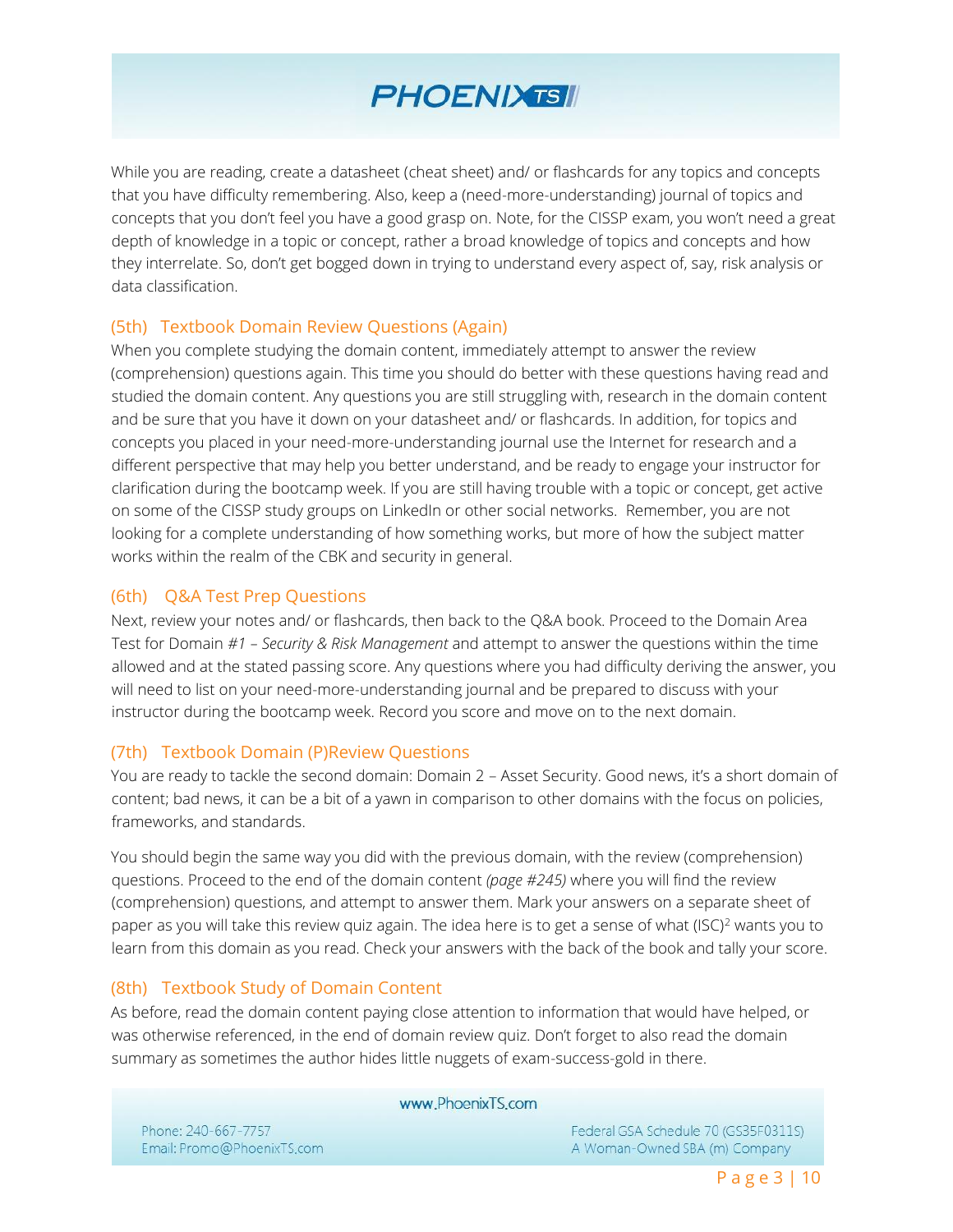## **PHOENIXTSII**

While you are reading, update your datasheet and/ or flashcard set for any topics and concepts that you have difficulty remembering. Also, update your need-more-understanding journal as needed.

#### (9th) Textbook Domain Review Questions (Again)

When you complete studying the domain content, immediately attempt to answer the review (comprehension) questions again. This time you should do better with these questions having read and studied the domain content. Any questions you are still struggling with, research in the domain content and be sure that you have it down on your datasheet and/ or flashcards. In addition, for topics and concepts you placed in your need-more-understanding journal use the Internet for research and a different perspective that may help you better understand, and be ready to engage your instructor for clarification during the bootcamp week. If you are still having trouble with a topic or concept, get active on some of the CISSP study groups on LinkedIn or other social networks. Remember, you are not looking for a complete understanding of how something works, but more of how the subject matter works within the realm of the CBK and security in general.

#### (10th) Q&A Test Prep Questions

Next, review your notes and/ or flashcards, then back to the Q&A book. Proceed to the Domain Area Test for Domain *#2 – Asset Security* and attempt to answer the questions within the time allowed and at the stated passing score. Any questions where you had difficulty deriving the answer, you will need to list on your need-more-understanding journal and be prepared to discuss with your instructor during the bootcamp week. Record you score and move on to the next domain.

#### (11th) Textbook Domain (P)Review Questions

You are ready to tackle the third and final domain for Week 1: Domain 6 – Security Assessment & Testing. Great news, this is the smallest domain of content, and the content is easy to digest. This is why it is included in Week #1.

You should begin the same way you did with the other previous domains, with the review (comprehension) questions. Proceed to the end of the domain content *(page #781)* where you will find the review (comprehension) questions, and attempt to answer them. Mark your answers on a separate sheet of paper as you will take this review quiz again. The idea here is to get a sense of what  $(ISC)^2$  wants you to learn from this domain as you read. Check your answers with the back of the book and tally your score.

#### (12th) Textbook Study of Domain Content

As before, read the domain content paying close attention to information that would have helped, or was otherwise referenced, in the end of domain review quiz. Don't forget to also read the domain summary as sometimes the author hides little nuggets of exam-success-gold in there.

While you are reading, update your datasheet and/ or flashcard set for any topics and concepts that you have difficulty remembering. Also, update your need-more-understanding journal as needed.

www.PhoenixTS.com

Phone: 240-667-7757 Email: Promo@PhoenixTS.com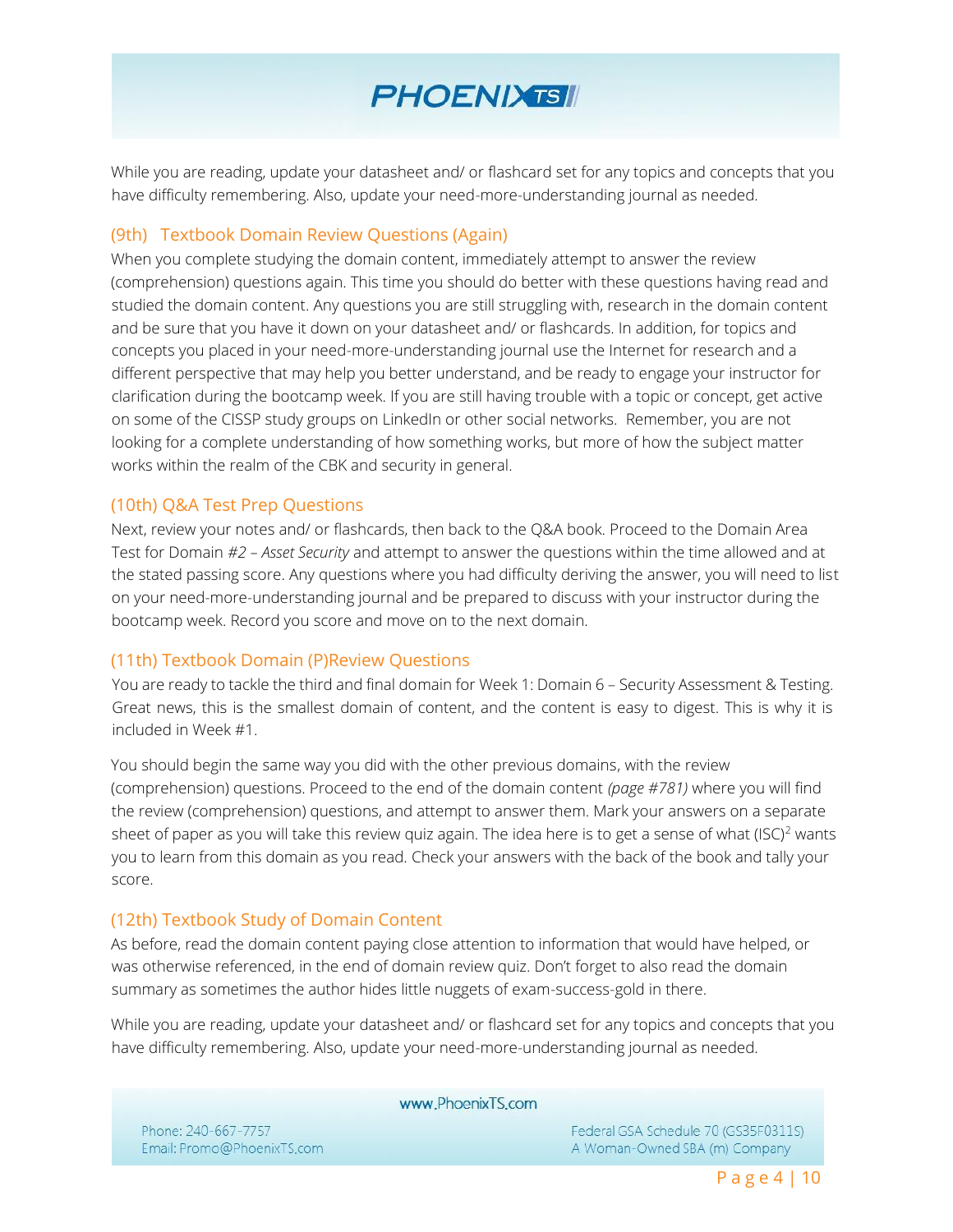

## (13th) Textbook Domain Review Questions (Again)

When you complete studying the domain content, immediately attempt to answer the review (comprehension) questions again. This time you should do better with these questions having read and studied the domain content. Any questions you are still struggling with, research in the domain content and be sure that you have it down on your datasheet and/ or flashcards. In addition, for topics and concepts you placed in your need-more-understanding journal use the Internet for research and a different perspective that may help you better understand, and be ready to engage your instructor for clarification during the bootcamp week. If you are still having trouble with a topic or concept, get active on some of the CISSP study groups on LinkedIn or other social networks. Remember, you are not looking for a complete understanding of how something works, but more of how the subject matter works within the realm of the CBK and security in general.

### (14th) Q&A Test Prep Questions

Next, review your notes and/ or flashcards, then back to the Q&A book. Proceed to the Domain Area Test for Domain *#6 – Security Assessment & Testing* and attempt to answer the questions within the time allowed and at the stated passing score. Any questions where you had difficulty deriving the answer, you will need to list on your need-more-understanding journal and be prepared to discuss with your instructor during the bootcamp week. Record you score and take a day off.

# **Week 2**

## (1st) Textbook Domain (P)Review Questions

As we move into week 2, you should attack the third domain: Domain 3 – Security Engineering. This is the largest domain in the textbook and probably the most challenging because it covers a wide assortment of topics and concepts to include cryptography and physical (environmental) security.

You should begin the same way you did with the domains from last week, with the review (comprehension) questions. Proceed to the end of the domain content *(page #443)* where you will find the review (comprehension) questions, and attempt to answer them. Mark your answers on a separate sheet of paper as you will take this review quiz again. The idea here is to get a sense of what  $(ISC)^2$  wants you to learn from this domain as you read. Check your answers with the back of the book and tally your score.

## (2nd) Textbook Study of Domain Content

As before, read the domain content paying close attention to information that would have helped, or was otherwise referenced, in the end of domain review quiz. Don't forget to also read the domain summary.

While you are reading, update your datasheet and/ or flashcard set for any topics and concepts that you have difficulty remembering. Also, update your need-more-understanding journal as needed.

www.PhoenixTS.com

Phone: 240-667-7757 Email: Promo@PhoenixTS.com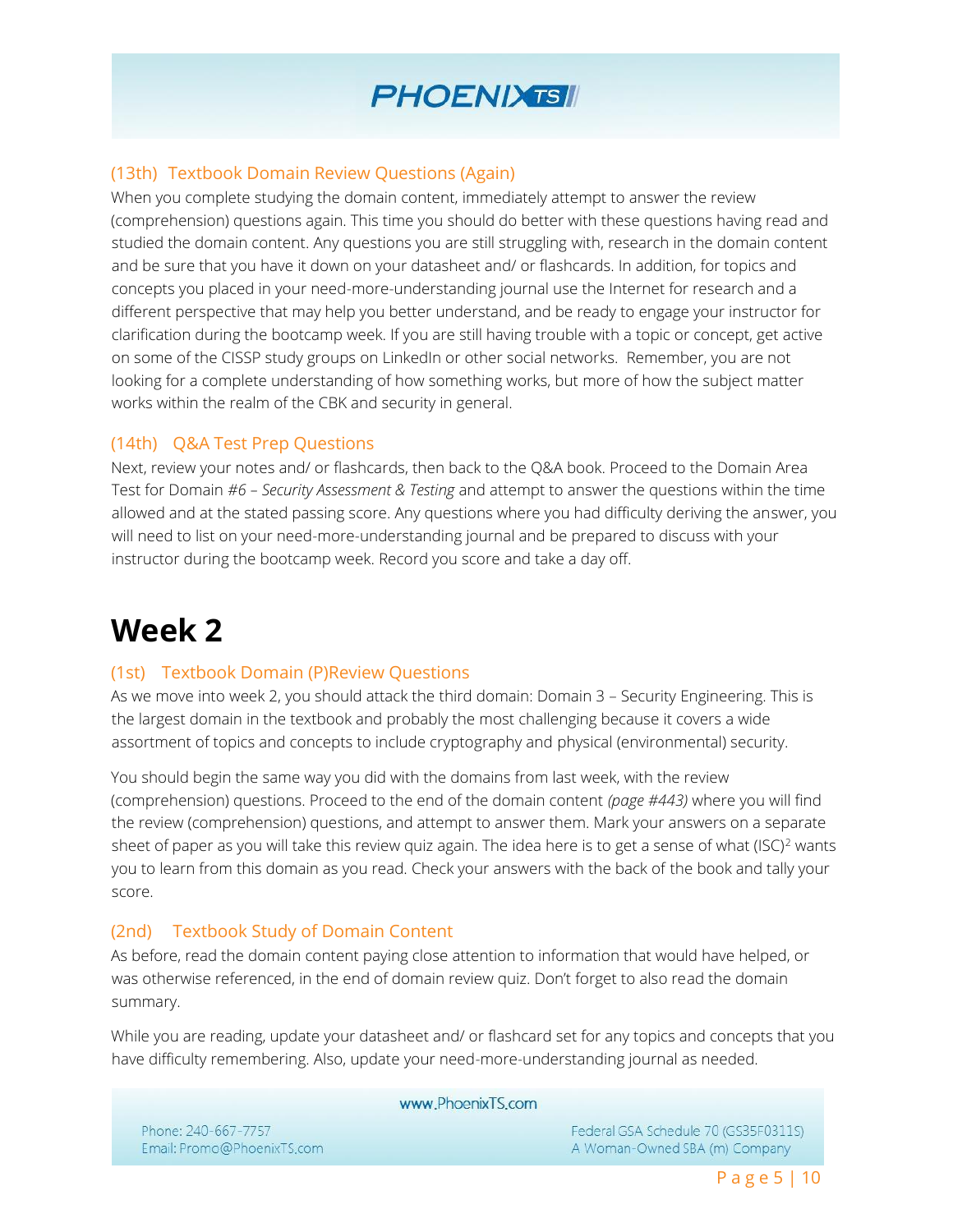

## (3rd) Textbook Domain Review Questions (Again)

When you complete studying the domain content, immediately attempt to answer the review (comprehension) questions again. This time you should do better with these questions having read and studied the domain content. Any questions you are still struggling with, research in the domain content and be sure that you have it down on your datasheet and/ or flashcards. In addition, for topics and concepts you placed in your need-more-understanding journal use the Internet for research and a different perspective that may help you better understand, and be ready to engage your instructor for clarification during the bootcamp week. If you are still having trouble with a topic or concept, get active on some of the CISSP study groups on LinkedIn or other social networks. Remember, you are not looking for a complete understanding of how something works, but more of how the subject matter works within the realm of the CBK and security in general.

### (4th) Q&A Test Prep Questions

Next, review your notes and/ or flashcards, then back to the Q&A book. Proceed to the Domain Area Test for Domain *#3 – Security Engineering* and attempt to answer the questions within the time allowed and at the stated passing score. Any questions where you had difficulty deriving the answer, you will need to list on your need-more-understanding journal and be prepared to discuss with your instructor during the bootcamp week. Record you score and move on to the next domain.

## (5th) Textbook Domain (P)Review Questions

You are ready to tackle the second largest domain: Domain 4 – Communications & Network Security. Although one of the largest domains, it has traditionally been the domain which is represented the least on the certification exam by question volume.

You should begin the same way you did previously, with the review (comprehension) questions. Proceed to the end of the domain content *(page #629)* where you will find the review (comprehension) questions, and attempt to answer them. Mark your answers on a separate sheet of paper as you will take this review quiz again. The idea here is to get a sense of what  $(ISC)^2$  wants you to learn from this domain as you read. Check your answers with the back of the book and tally your score.

#### (6th) Textbook Study of Domain Content

As before, read the domain content paying close attention to information that would have helped, or was otherwise referenced, in the end of domain review quiz. Don't forget to also read the domain summary as sometimes the author hides little nuggets of exam-success-gold in there.

While you are reading, update your datasheet and/ or flashcard set for any topics and concepts that you have difficulty remembering. Also, update your need-more-understanding journal as needed.

#### (7th) Textbook Domain Review Questions (Again)

When you complete studying the domain content, immediately attempt to answer the review (comprehension) questions again. This time you should do better with these questions having read and studied the domain content. Any questions you are still struggling with, research in the domain content

#### www.PhoenixTS.com

Phone: 240-667-7757 Email: Promo@PhoenixTS.com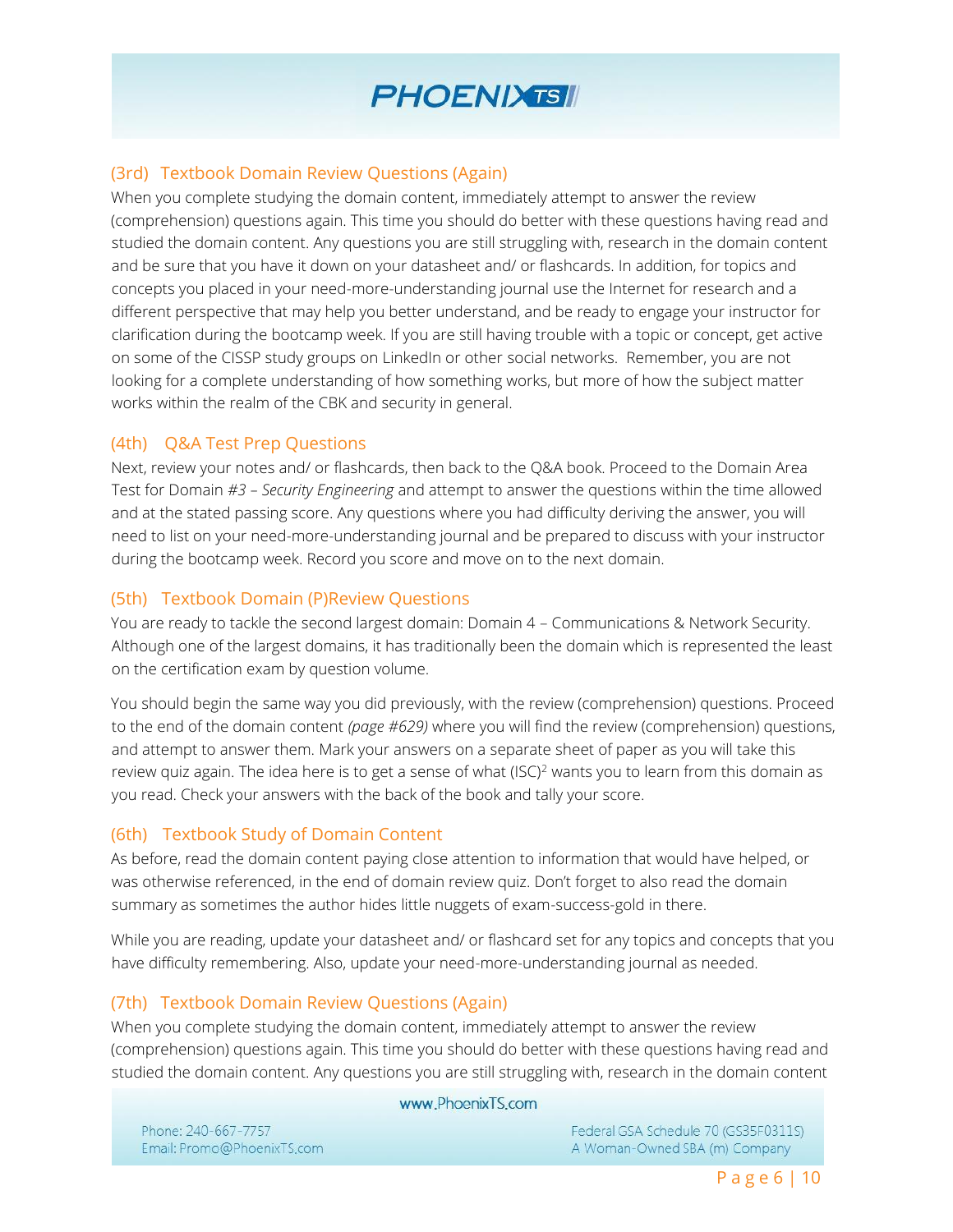

and be sure that you have it down on your datasheet and/ or flashcards. In addition, for topics and concepts you placed in your need-more-understanding journal use the Internet for research and a different perspective that may help you better understand, and be ready to engage your instructor for clarification during the bootcamp week. If you are still having trouble with a topic or concept, get active on some of the CISSP study groups on LinkedIn or other social networks. Remember, you are not looking for a complete understanding of how something works, but more of how the subject matter works within the realm of the CBK and security in general.

### (8th) Q&A Test Prep Questions

Next, review your notes and/ or flashcards, then back to the Q&A book. Proceed to the Domain Area Test for Domain *#4 – Communications & Network Security* and attempt to answer the questions within the time allowed and at the stated passing score. Any questions where you had difficulty deriving the answer, you will need to list on your need-more-understanding journal and be prepared to discuss with your instructor during the bootcamp week. Record you score and take a day off.

# **Week 3**

### (1st) Textbook Domain (P)Review Questions

As we move into week 3, you are probably worn out and a little worried. Don't be; it's natural. Remember, the bootcamp week is "a coming." Nevertheless, keep cranking away with the fifth domain: Domain 5 – Identity and Access Management. This is a very technical domain, so if you are a techie, live it up.

Begin the same way you did with the domains from last week, with the review (comprehension) questions. Proceed to the end of the domain content *(page #733)* where you will find the review (comprehension) questions, and attempt to answer them. Mark your answers on a separate sheet of paper as you will take this review quiz again. The idea here is to get a sense of what (ISC)<sup>2</sup> wants you to learn from this domain as you read. Check your answers with the back of the book and tally your score.

#### (2nd) Textbook Study of Domain Content

As before, read the domain content paying close attention to information that would have helped, or was otherwise referenced, in the end of domain review quiz. Don't forget to also read the domain summary.

While you are reading, update your datasheet and/ or flashcard set for any topics and concepts that you have difficulty remembering. Also, update your need-more-understanding journal as needed.

#### (3rd) Textbook Domain Review Questions (Again)

When you complete studying the domain content, immediately attempt to answer the review (comprehension) questions again. This time you should do better with these questions having read and studied the domain content. Any questions you are still struggling with, research in the domain content and be sure that you have it down on your datasheet and/ or flashcards. In addition, for topics and concepts you placed in your need-more-understanding journal use the Internet for research and a

#### www.PhoenixTS.com

Phone: 240-667-7757 Email: Promo@PhoenixTS.com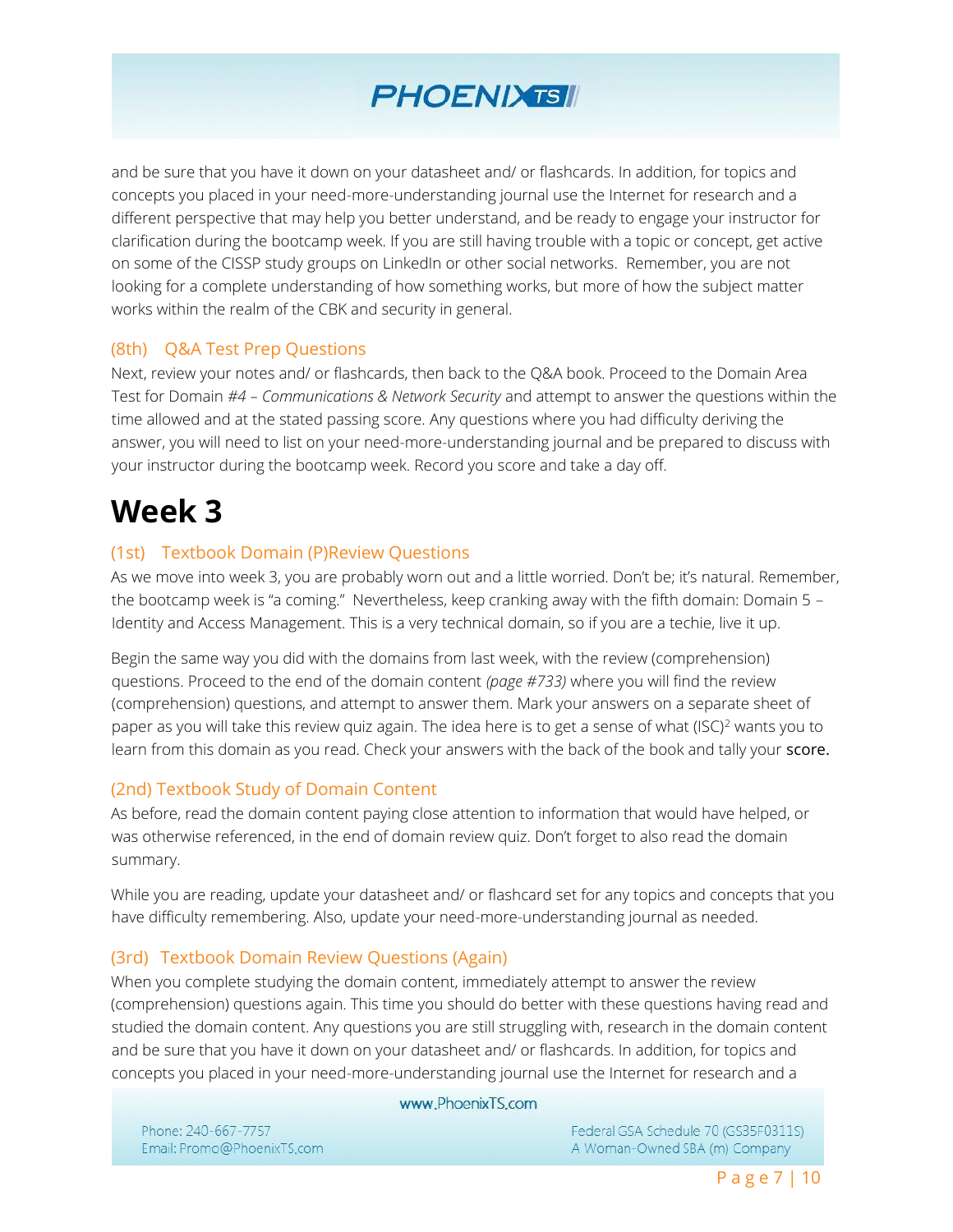

different perspective that may help you better understand, and be ready to engage your instructor for clarification during the bootcamp week. If you are still having trouble with a topic or concept, get active on some of the CISSP study groups on LinkedIn or other social networks. Remember, you are not looking for a complete understanding of how something works, but more of how the subject matter works within the realm of the CBK and security in general.

#### (4th) Q&A Test Prep Questions

Next, review your notes and/ or flashcards, then back to the Q&A book. Proceed to the Domain Area Test for Domain *#5 – Identity and Access Management* and attempt to answer the questions within the time allowed and at the stated passing score. Any questions where you had difficulty deriving the answer, you will need to list on your need-more-understanding journal and be prepared to discuss with your instructor during the bootcamp week. Record you score and move on to the next domain.

#### (5th) Textbook Domain (P)Review Questions

The next domain, Domain 7 – Security Operations, is comprehensive in that it contains elements from other domains.

Study this domain as you did the previous ones, with the review (comprehension) questions. Proceed to the end of the domain content *(page #629)* where you will find the review (comprehension) questions, and attempt to answer them. Mark your answers on a separate sheet of paper as you will take this review quiz again. The idea here is to get a sense of what  $(ISC)^2$  wants you to learn from this domain as you read. Check your answers with the back of the book and tally your score.

#### (6th) Textbook Study of Domain Content

Read the domain content paying close attention to information that would have helped, or was otherwise referenced, in the end of domain review quiz. Don't forget to also read the domain summary as sometimes the author hides little nuggets of exam-success-gold in there.

While you are reading, update your datasheet and/ or flashcard set for any topics and concepts that you have difficulty remembering. Also, update your need-more-understanding journal as needed.

## (7th) Textbook Domain Review Questions (Again)

When you complete studying the domain content, immediately attempt to answer the review (comprehension) questions again. This time you should do better with these questions having read and studied the domain content. Any questions you are still struggling with, research in the domain content and be sure that you have it down on your datasheet and/ or flashcards. In addition, for topics and concepts you placed in your need-more-understanding journal use the Internet for research and a different perspective that may help you better understand, and be ready to engage your instructor for clarification during the bootcamp week. If you are still having trouble with a topic or concept, get active on some of the CISSP study groups on LinkedIn or other social networks. Remember, you are not looking for a complete understanding of how something works, but more of how the subject matter works within the realm of the CBK and security in general.

#### www.PhoenixTS.com

Phone: 240-667-7757 Email: Promo@PhoenixTS.com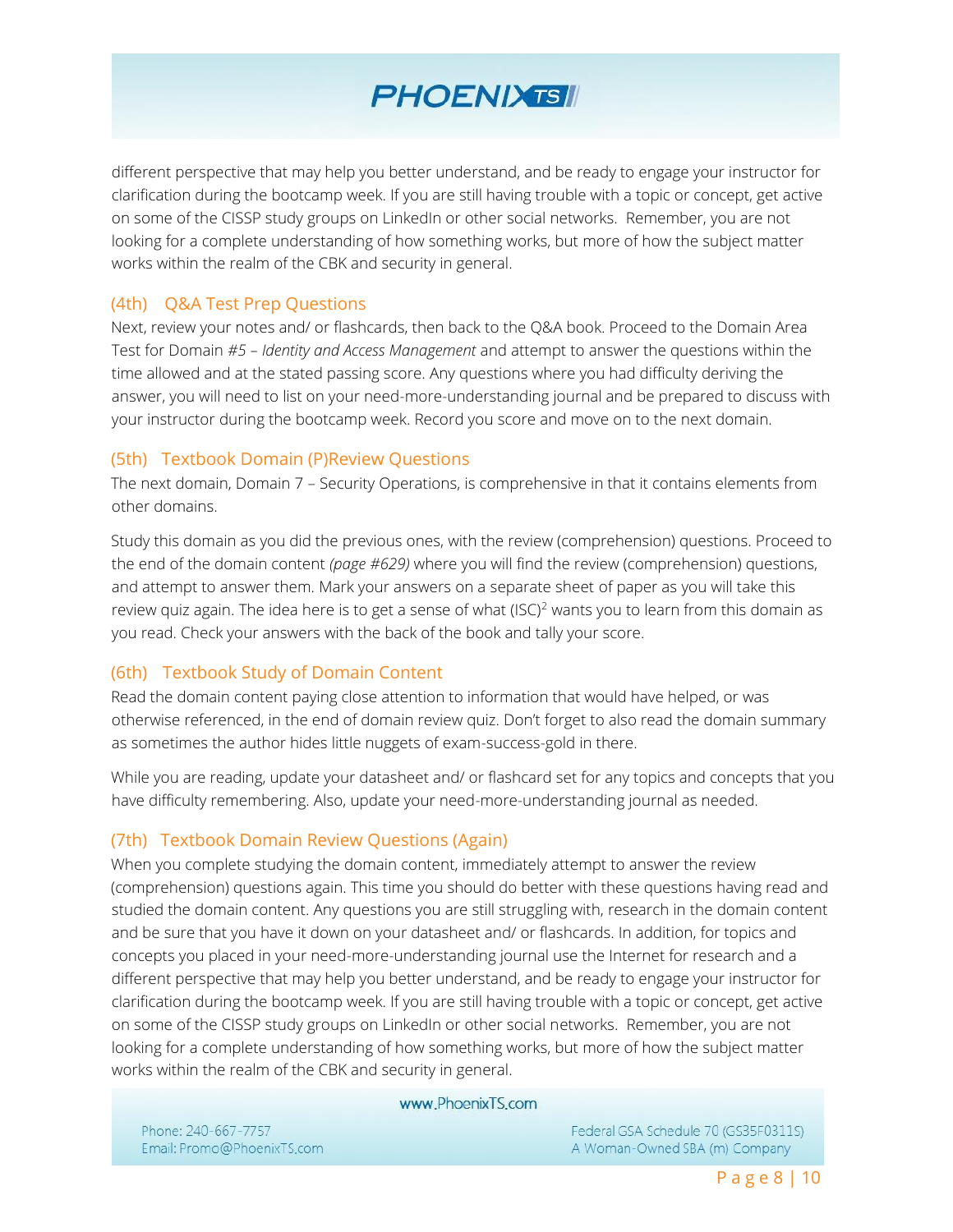

#### (8th) Q&A Test Prep Questions

Next, review your notes and/ or flashcards, then back to the Q&A book. Proceed to the Domain Area Test for Domain *#7 – Security Operations* and attempt to answer the questions within the time allowed and at the stated passing score. Any questions where you had difficulty deriving the answer, you will need to list on your need-more-understanding journal and be prepared to discuss with your instructor during the bootcamp week. Record you score and move on to the final domain.

#### (9th) Textbook Domain (P)Review Questions

The final domain, Domain 8 – Security in the Software Development Life Cycle, is probably one of the most uncomfortable for most students because most of the terms and concepts are foreign to IT security professionals. Much of the preparation work for this domain requires sheer memorization.

Study this domain as you did the other seven (7) domains, with the review (comprehension) questions. Proceed to the end of the domain content *(page #1065)* where you will find the review (comprehension) questions, and attempt to answer them. Mark your answers on a separate sheet of paper as you will take this review quiz again. The idea here is to get a sense of what  $(ISC)^2$  wants you to learn from this domain as you read. Check your answers with the back of the book and tally your score.

### (10th) Textbook Study of Domain Content

Read the domain content paying close attention to information that would have helped, or was otherwise referenced, in the end of domain review quiz. Don't forget to also read the domain summary as sometimes the author hides little nuggets of exam-success-gold in there.

While you are reading, update your datasheet and/ or flashcard set for any topics and concepts that you have difficulty remembering. Also, update your need-more-understanding journal as needed.

#### (11th) Textbook Domain Review Questions (Again)

When you complete studying the domain content, immediately attempt to answer the review (comprehension) questions again. This time you should do better with these questions having read and studied the domain content. Any questions you are still struggling with, research in the domain content and be sure that you have it down on your datasheet and/ or flashcards. In addition, for topics and concepts you placed in your need-more-understanding journal use the Internet for research and a different perspective that may help you better understand, and be ready to engage your instructor for clarification during the bootcamp week. If you are still having trouble with a topic or concept, get active on some of the CISSP study groups on LinkedIn or other social networks. Remember, you are not looking for a complete understanding of how something works, but more of how the subject matter works within the realm of the CBK and security in general.

www.PhoenixTS.com

Phone: 240-667-7757 Email: Promo@PhoenixTS.com